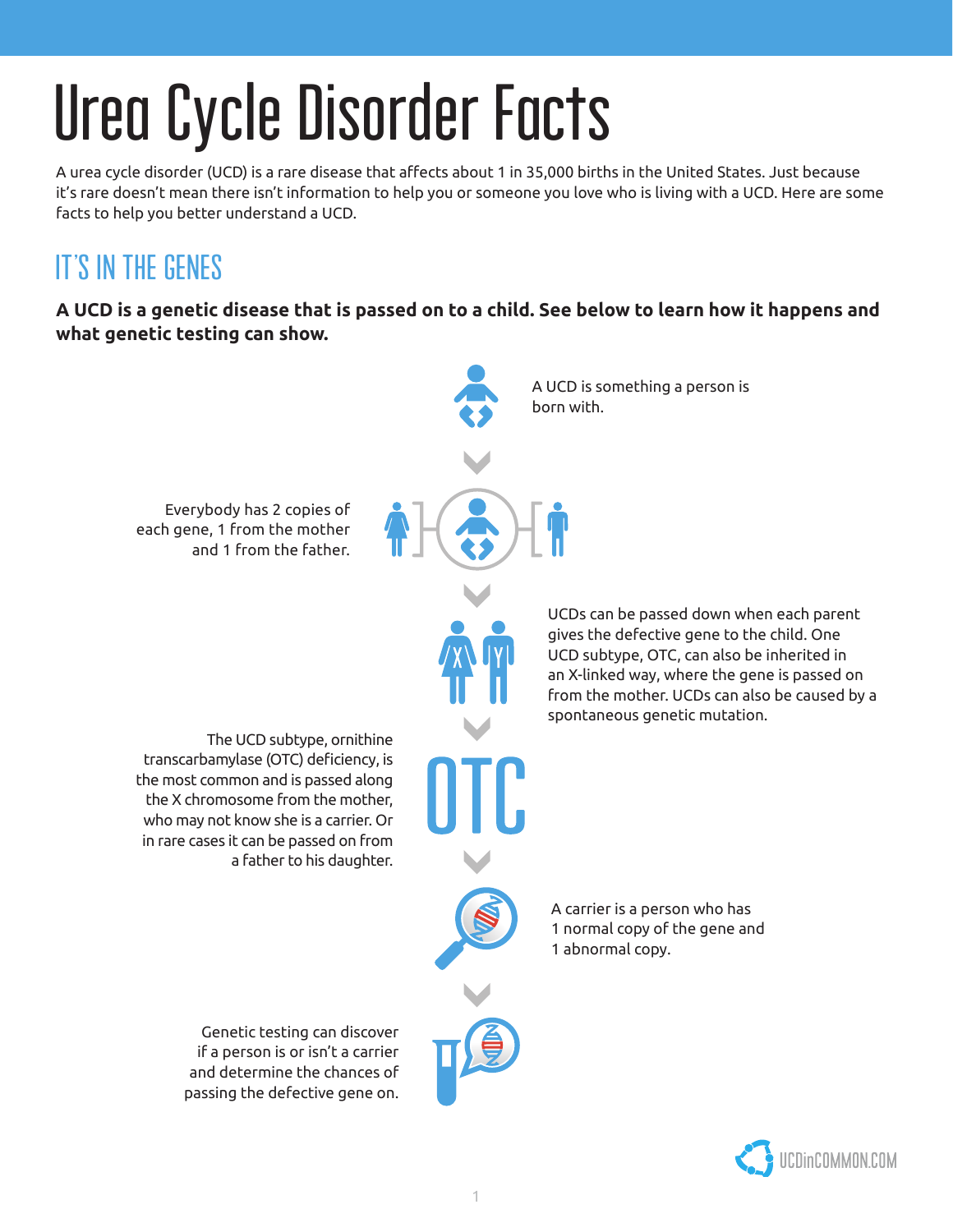## THE UREA CYCLE AND UCDS





## **Healthy urea cycle**

Protein found in food enters the body to be absorbed by cells for growth and development.



As our bodies break down protein into amino acids, leftover nitrogen from the protein is turned into ammonia.



The ammonia is then removed from the blood, turned into urea, and excreted from the body through urine.

## **Urea cycle disorder**

When a person has a UCD, the urea cycle can't convert the ammonia safely into urea and the ammonia builds up because the body can't get rid of it.



The ammonia can reach toxic levels in the blood and can trigger vomiting, confusion, and swelling in the brain.

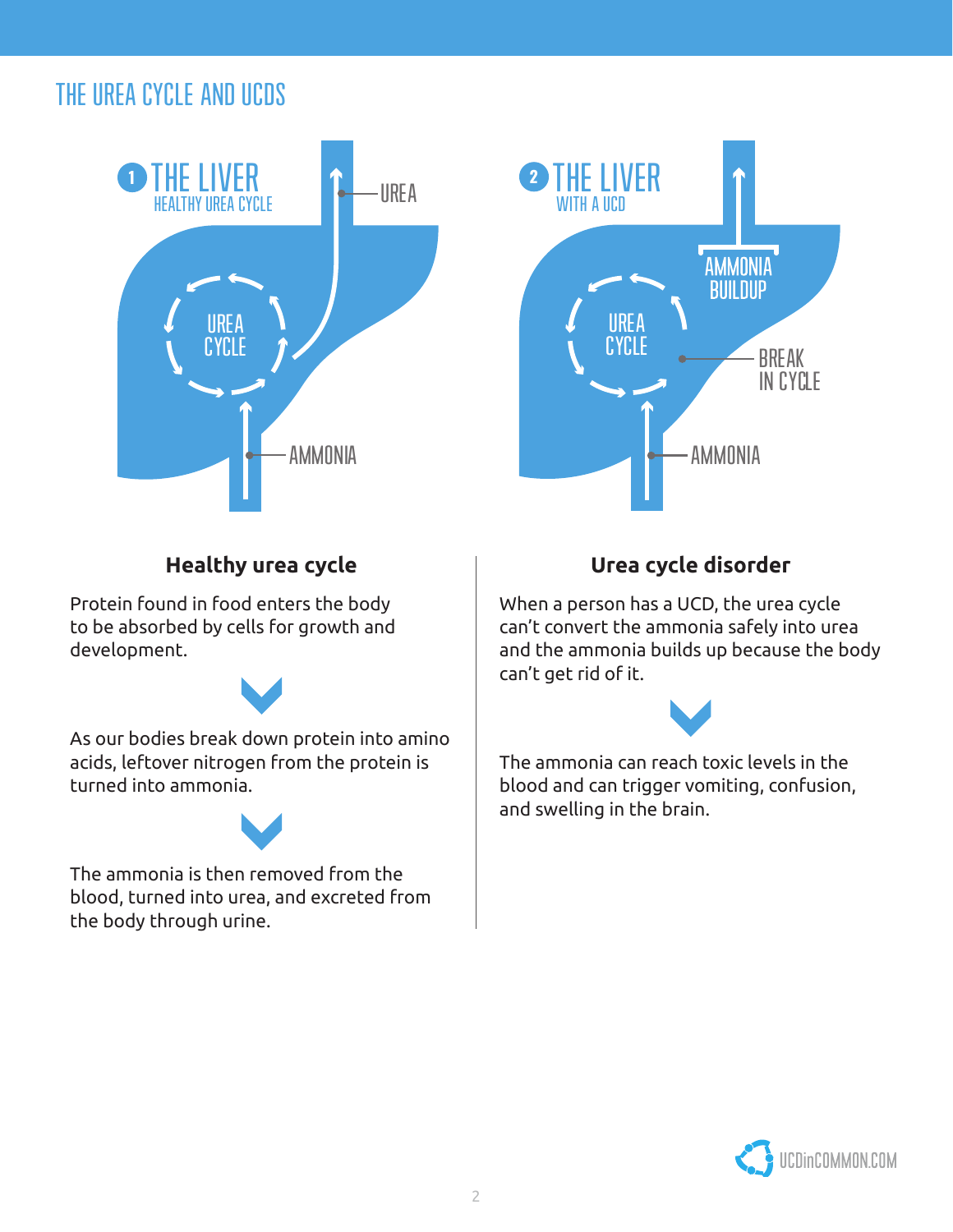## SPOT THE SYMPTOMS OF A UCD

Normal things in life, like being sick, stressed out, and eating too much food high in protein, can cause ammonia to rise to toxic levels. This can trigger a hyperammonemic crisis, which requires immediate medical attention. Take a look at these common symptoms of high ammonia levels that could signal a crisis.